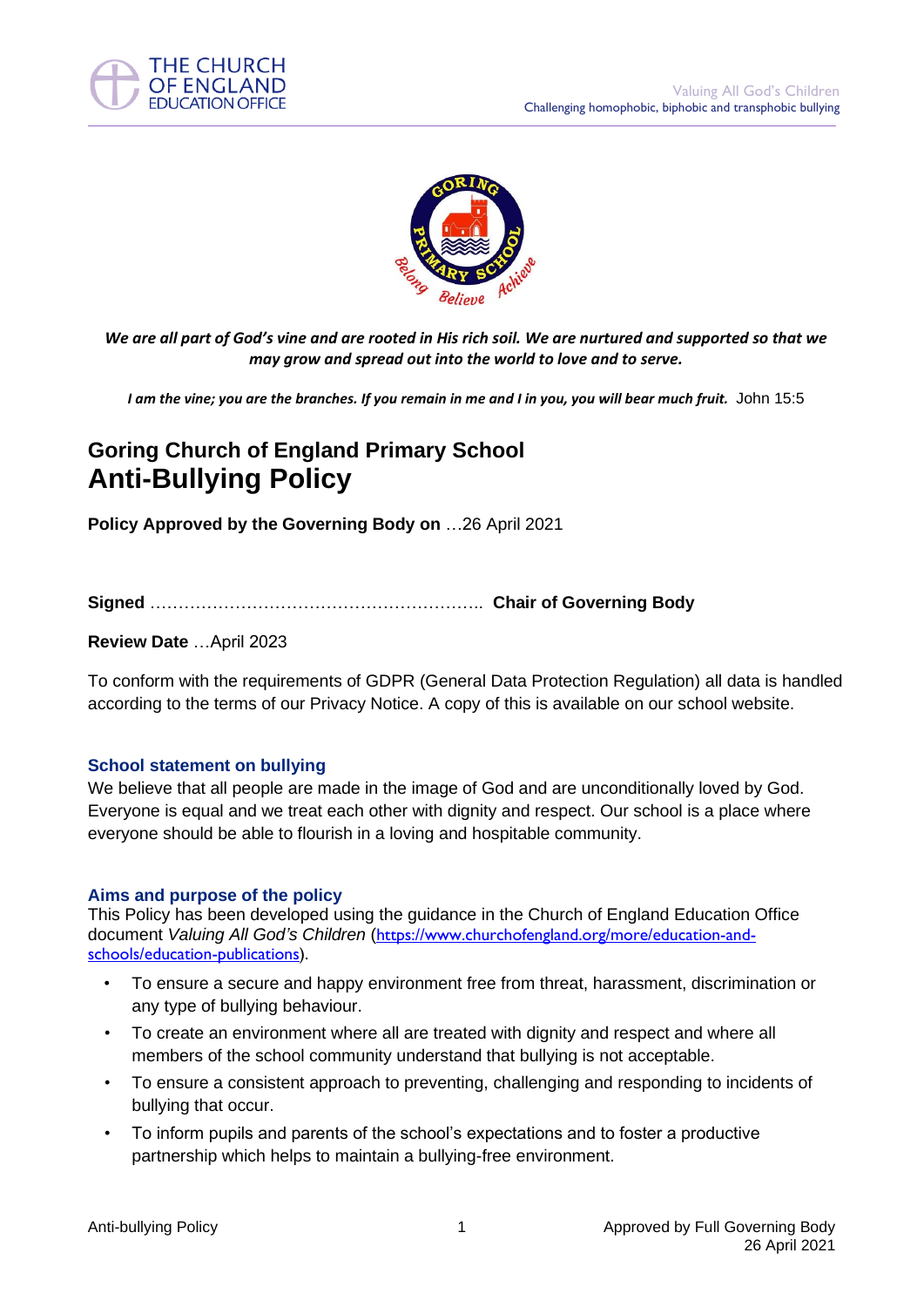

• To outline our commitment to continuously improving our approach to tackling bullying by regularly monitoring and reviewing the impact of our preventative measures.

Related policies:

- Child Protection and Safeguarding
- Equality and Accessibility
- Managing Allegations Against Other Pupils
- Mental Health and Wellbeing
- **PSHE**
- Pupil Behaviour
- Relationships and Sex Education

## **1. Definition of bullying**

Bullying is hurtful, unkind or threatening behaviour which is deliberate and repeated. Bullying can be carried out by an individual or a group of people, towards another individual or group, where the bully or bullies hold more power than those being bullied. If bullying is allowed, it harms the perpetrator, the target and the whole school community and its secure and happy environment.

The nature of bullying can be:

- Physical (e.g. hitting, kicking, pushing or inappropriate/unwanted physical contact)
- Verbal (e.g. name calling, ridicule, comments)
- Cyber (e.g. messaging, social media, email)
- Emotional/indirect/segregation (e.g. excluding someone, spreading rumours)
- Visual/written (e.g. graffiti, gestures, wearing racist insignia)
- Damage to personal property
- Threat with a weapon
- Theft or extortion
- Persistent bullying

Bullying can be based on any of the following things:

- Race (racist bullying)
- Sexual orientation (homophobic or biphobic)
- Special educational needs (SEN) or disability
- Culture or class
- Gender identity (transphobic)
- Gender (sexist bullying)
- Appearance or health conditions
- Religion or belief
- Related to home or other personal circumstances
- Related to another vulnerable group of people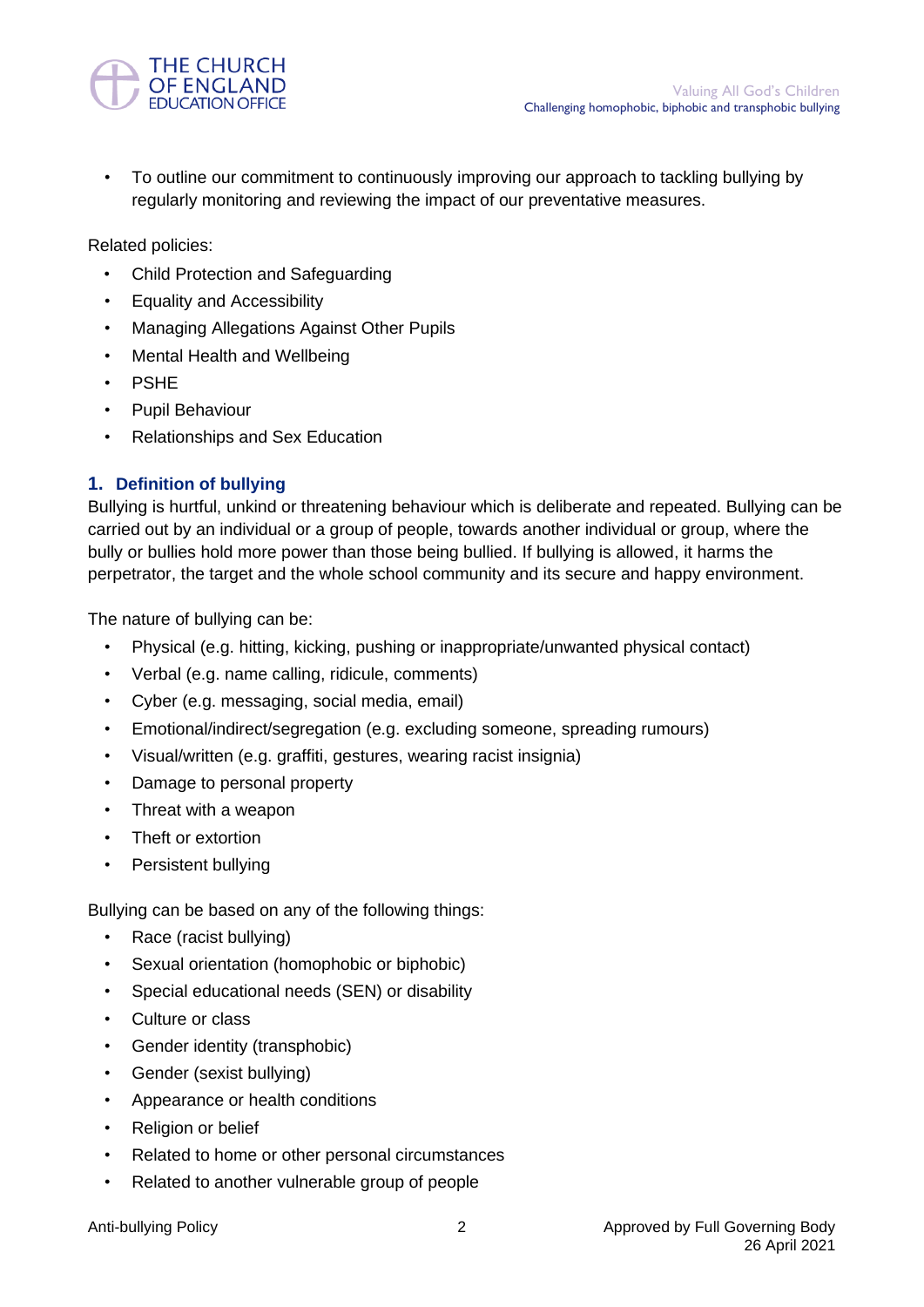

## **2. Reporting bullying**

Pupils should inform their class teacher directly if they feel they are being bullied. If the class teacher needs to talk to the teacher of another class, this will be carried out promptly on the day of the alleged incident.

In serious cases the headteacher, member of the senior management team or SENCO may also become involved and parents notified. All staff members will be informed, via email, so that monitoring of both parties can take place. See section 3 for further details.

The Anti-Bullying Ambassadors are also aware of what bullying looks like and how this is different to a simple falling-out or friendship issue. The bus stop (on the top playground) is available for anyone who needs help with finding someone to play with or a peer to talk things through with.

Trained pupil peer mediators deal with low-level friendship issues on the playground at lunch times. They know to refer more serious incidents to a member of staff on duty or the class teacher.

Worry boxes are used in classes if the victim would prefer to write their concerns down rather than approaching someone face to face.

Teaching assistants inform class teachers of any incidents which occur during lunch time if a child is still upset or if a follow-up discussion is needed.

At afternoon registration the 'feelings register' is carried out in all classes; the purpose of this is to be aware of any new incidents or repeated patterns of behaviour which may require prompt attention and may lead to bullying. More serious or repetitive behaviours, or potential bullying, are written in the class behaviour book and this is regularly monitored by the headteacher. Staff feel this procedure acts as an early warning system and keeps them aware of class or cross-year group issues. It also allows children to talk about their feelings soon after the incident and allows a discussion to take place.

If a concerned parent contacts the school about alleged bullying, this will be followed up immediately. Agreements will be made, and support will be put in place until the pupil and parents concerned feel that the matter has been resolved.

Serious alleged bullying issues will be reported formally on the report form, available in the staffroom. Appendix F of *Valuing All God's Children* (at the end of this document) will be used as the template for staff to report incidents of bullying.

## **Reporting: roles and responsibilities**

It is the responsibility of every member of the school community to work together to combat and, hopefully in time, to eradicate bullying. The school will ensure there are a variety of opportunities taken to educate children about bullying during the academic year – e.g. Anti Bullying Awareness week.

The headteacher is ultimately responsible for the wellbeing of all pupils and staff. All staff, pupils, parents and governors should be made aware of the policy alongside awareness being raised of the issues associated with bullying in the school.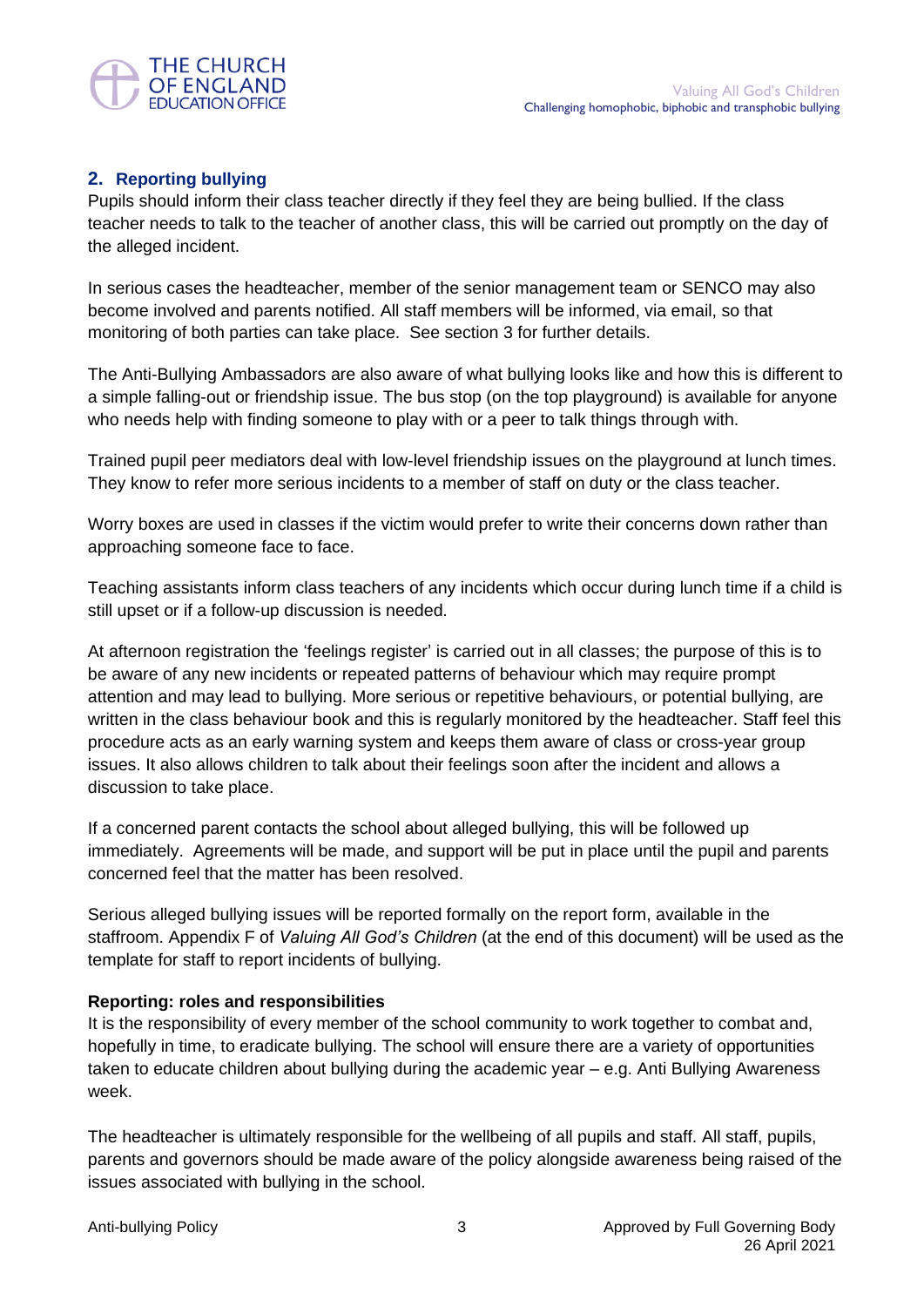

## **Staff**

All staff will:

- Treat each other respectfully
- Foster in our pupils self-esteem, self-respect and respect for others
- Demonstrate by example the high standards of personal and social behaviour we expect of our pupils
- Be alert to signs of distress and other possible indications of bullying
- Listen to children who have been bullied, take what they say seriously and act immediately to support and protect them
- Record and report suspected cases of bullying to a member of the Senior Leadership Team and/or the headteacher
- Attend appropriate training

## **Parents/carers**

We ask our parents to support their children and the school by:

- Watching for signs of distress or unusual behaviour in their children, which might be evidence of bullying
- Taking appropriate responsibility for the use and misuse of technology, including social media
- Advising their children to report any bullying to a member of staff and explaining the implications of allowing the bullying to continue unchecked, for themselves and for other pupils
- Advising their children not to retaliate verbally or physically to any forms of bullying
- Being sympathetic and supportive towards their children, and reassuring them that appropriate action will be taken, whilst helping to foster confidence, assertiveness and negotiation skills to deal with unkind behaviour
- Informing the school of any suspected bullying, even if their children are not involved
- Co-operating with the school if their children are accused of bullying and trying to ascertain the truth
- Speaking respectfully when talking to all members of school staff

Should a parent wish to complain about how a matter of alleged bullying has been dealt with by members of school staff, they should refer to the Raising Concerns Policy which is on the school website.

## **Pupils**

We expect our pupils to:

- Refrain from becoming involved in any kind of bullying, even at the risk of incurring unpopularity
- Report to a member of staff any witnessed or suspected instances of bullying, to dispel any climate of secrecy and help to prevent further instances. Witnessing bullying and intentionally not reporting it will be regarded as offering tacit support for the bully and effectively joining in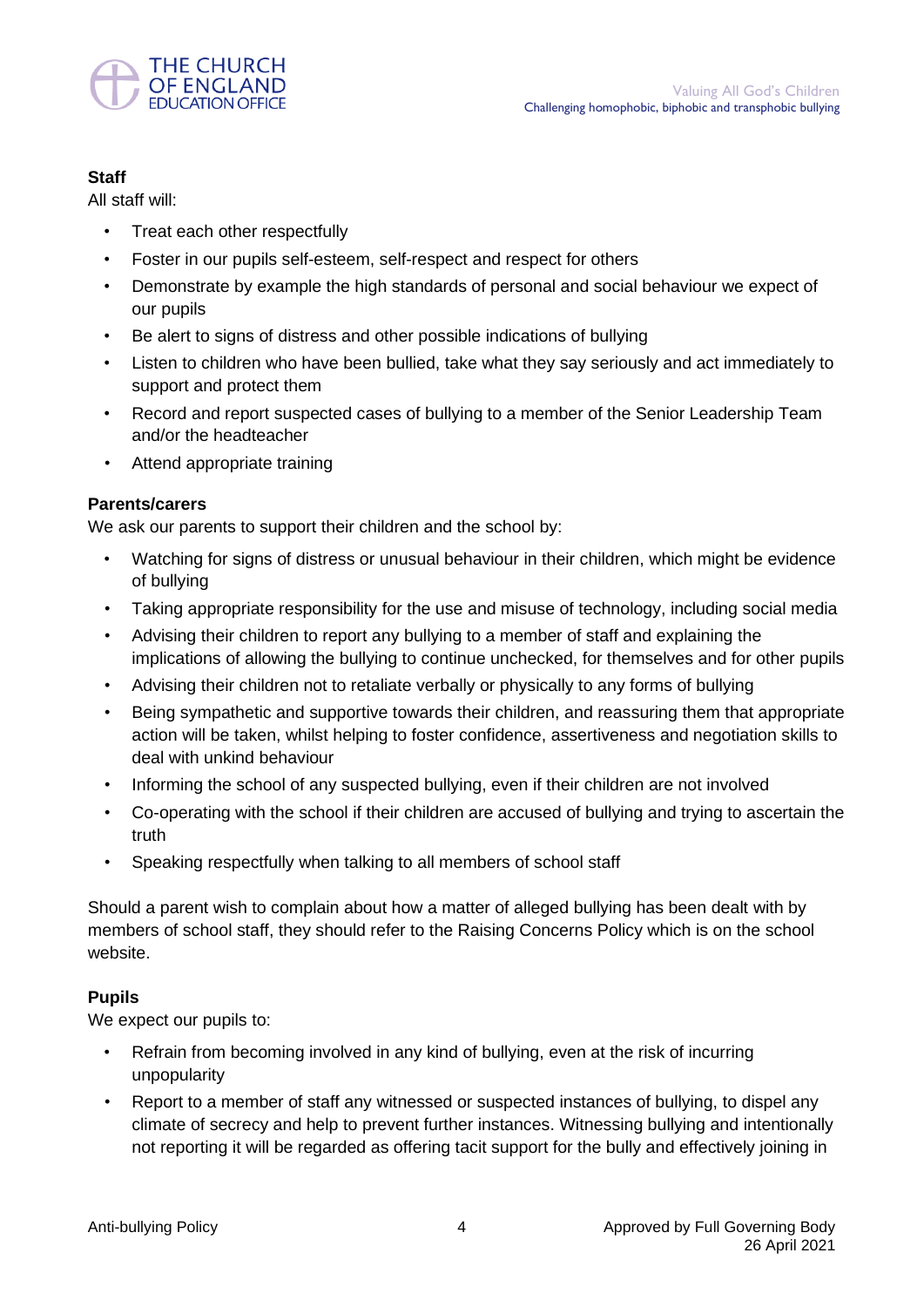

with the bullying in the role of bystander. Pupils will be able to anonymously communicate their concerns through a worry box in class

## **Anyone who becomes the target of bullying behaviour should**:

- Not suffer in silence, but have the courage to speak out, to put an end to their own suffering and that of other potential targets
- Not use bullying tactics themselves as retaliation

## **3. Responding to bullying**

It is recognised that incidents of bullying occur in all schools. It is essential that all such incidents are taken seriously and dealt with in an appropriate manner. A pupil or parent may report an incident to any member of staff, but the responsibility for ensuring all incidents are consistently dealt with lies jointly with the class teacher and the headteacher. If a member of staff feels that they are being bullied, they should report it to their line manager or the headteacher. Bullying of staff will be dealt with in accordance with Oxfordshire County Council quidelines.

The headteacher will be responsible for embedding anti-bullying awareness in the policies and practices of the school.

The following steps may be taken when dealing with incidents:

- If bullying is suspected or reported, the incident will be dealt with immediately by the member of staff who has been approached
- Staff investigate alleged bullying by consulting the victim(s). See Appendix F of *Valuing All God's Children*
- If it is felt that an incident of bullying has taken place, then it will be taken seriously and investigated. A member of staff wishing to report an incident of bullying should approach the relevant class teacher in the first instance
- The member of staff and the class teacher should reach agreement as to whether this incident constitutes bullying or should be addressed as an incident of poor behaviour
- If deemed to be bullying, the class teacher will speak to the pupils involved and proceed accordingly. Where minor matters can be resolved in school without the need for parental contact, then this will happen and will be monitored by the class teacher and, if appropriate, the headteacher
- However, it may be decided that parents should be informed and this will be carried out by the headteacher. A written copy of events will be kept, and this will be updated until the situation has been resolved. The parents of the perpetrator(s) will also be contacted via telephone or letter and offered a meeting with the headteacher to discuss the incident
- Sanctions will be used as appropriate and in consultation with all parties concerned in accordance with the school's Pupil Behaviour policy
- Bullying incidents will be discussed regularly at staff meetings
- The headteacher will report on serious bullying incidents to the school governors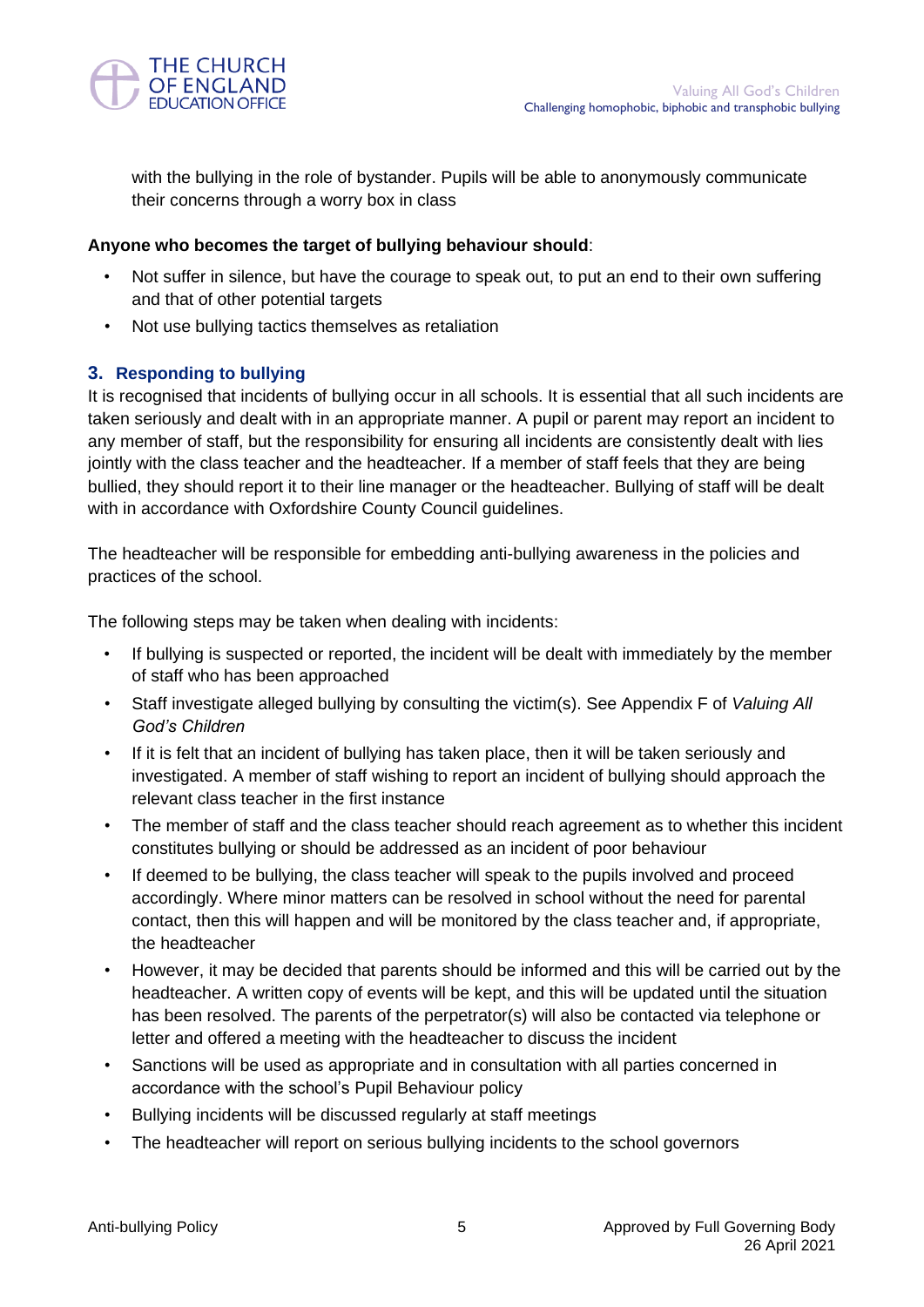

• If necessary and appropriate, the teacher and governor who have responsibility for safeguarding in the school will be consulted along with Social Services or police

## **Support:**

Support for the target of the bullying is essential both immediately following the incident and during an agreed period of review. Peer support, staff support, parental support and outside agency support may all be essential to ensure that the target of the bullying does not suffer any long-term effects.

After a period of time staff will meet with the target of the bullying to reassess the situation and the relationship between those involved.

Children who have been bullied will be supported by:

- Offering an immediate opportunity to discuss the experience with a member of staff of their choice
- Reassuring the pupil
- Offering continuous support
- Restoring self-esteem and confidence

Within the curriculum the school will raise the awareness of the nature of bullying through inclusion in PSHE, assemblies and subject areas, as appropriate, in an attempt to eradicate such behaviour. An annual anti-bullying week is also organised with particular input from the Healthy Schools group.

It is recognised that support must be given to the child or children who is/are doing the bullying. Disciplinary procedures against such a child or children are intended to change or modify behaviour rather than label anyone as a bully. Such procedures may include:

- Positive behaviour strategies
- Withdrawal of activities
- Discussion about the effects of bullying
- Peer mediation
- Involvement of other agencies and services such as an Educational Psychologist, Community Police Officer or GP

## **4. Bullying outside of school**

Bullying is unacceptable and will not be tolerated, whether it takes place inside or outside of school. Bullying can take place on the way to and from school, before or after school hours, at the weekends or during school holidays, or in the wider community. The nature of cyber bullying in particular means that it can impact on pupils' wellbeing beyond the school day. Staff, parents and carers, and pupils must be vigilant about bullying outside of school and report and respond according to their responsibilities outlined in this policy.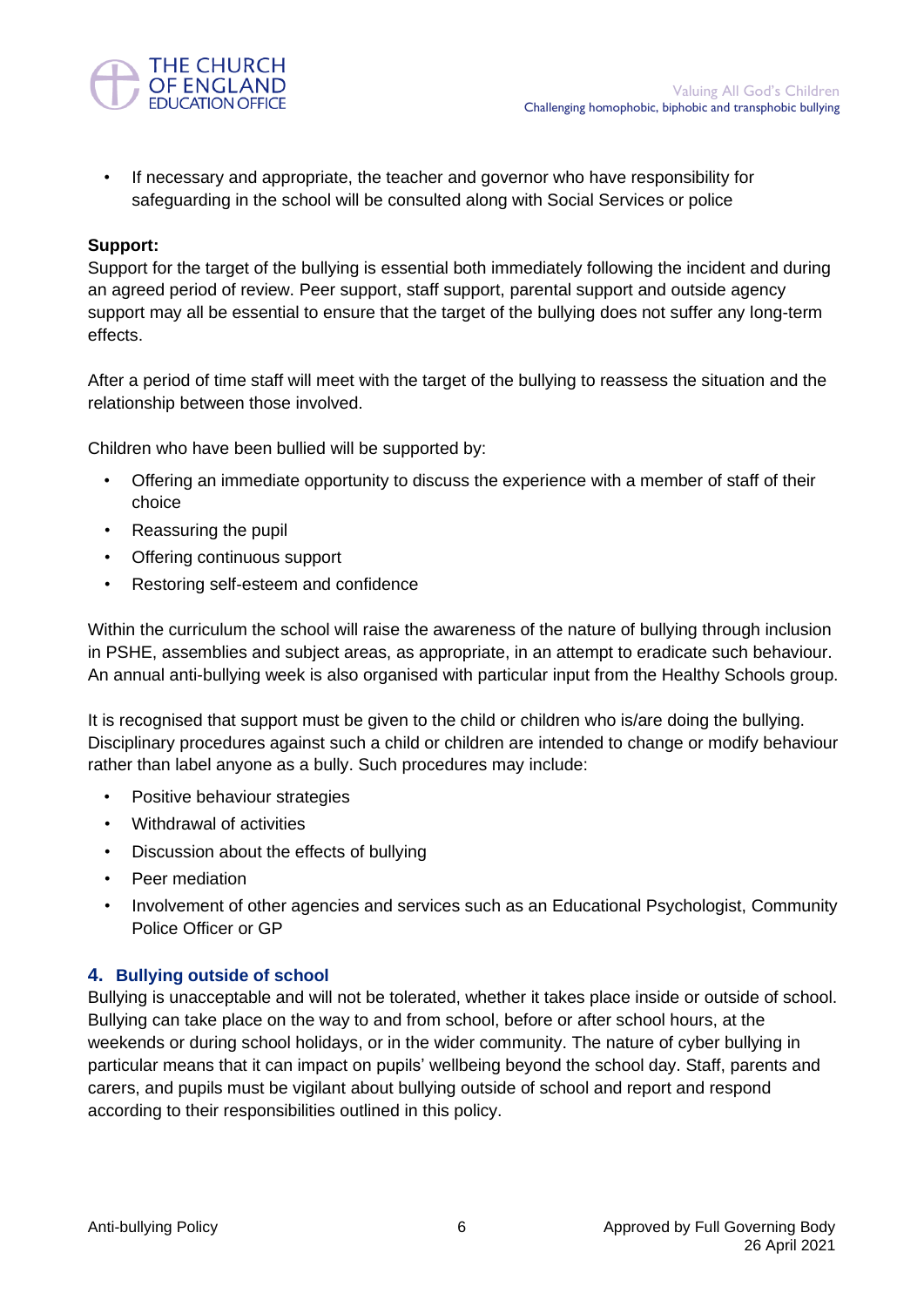

## **5. Derogatory language**

Derogatory or offensive language is not acceptable and will not be tolerated. This type of language can take any of the forms of bullying listed in our definition of bullying. It will be challenged by staff and recorded and monitored in the behaviour book, and follow-up actions and sanctions, if appropriate, will be taken for pupils and staff found using any such language. Staff are also encouraged to record the casual use of derogatory language using informal mechanisms such as a classroom log.

## **6. Prejudice-based incidents**

A prejudice-based incident is a one-off incident of unkind or hurtful behaviour that is motivated by a prejudice or negative attitudes, beliefs or views towards a protected characteristic or minority group. It can be targeted towards an individual or group of people and have a significant impact on those targeted. All prejudice-based incidents are taken seriously and recorded and monitored in school, with the headteacher regularly reporting incidents to the governing body. This not only ensures that all incidents are dealt with accordingly, but also helps to prevent bullying as it enables targeted antibullying interventions.

## **7. School strategies to prevent and tackle bullying**

We use a range of measures to prevent and tackle bullying including:

- Our school vision is at the heart of everything we do and ensures that all members of the school community are revered and respected as members of a community where all are known and loved by God
- We use a pupil-friendly anti-bullying policy to ensure that all pupils understand the policy and know how to report bullying. The policy is available to all on our school website
- The PSHE programme of study includes opportunities for pupils to understand about different types of bullying and what they can do to respond and prevent bullying. It also includes opportunities for pupils to learn to value themselves, value others and appreciate and respect difference
- Collective worship explores the importance of inclusivity, dignity and respect as well as other themes that play a part in challenging bullying
- Through a variety of planned activities and time across the curriculum pupils are given the opportunity to gain self-confidence and develop strategies to speak up for themselves and express their own thoughts and opinions
- Class teachers provide regular opportunities to discuss issues that may arise in class. Staff are always available to listen to pupils' concerns. This is supported by the feelings register and allows teachers to target specific interventions
- Stereotypes are challenged by staff and pupils across the school, and adults model appropriate behaviour towards each other and to pupils
- Peer mediators, anti-bullying ambassadors, mental health ambassadors and playground leaders, along with the friendship bench and friendship bus stop, offer support to all pupils. These schemes also provide support to targets of bullying and those who show bullying behaviour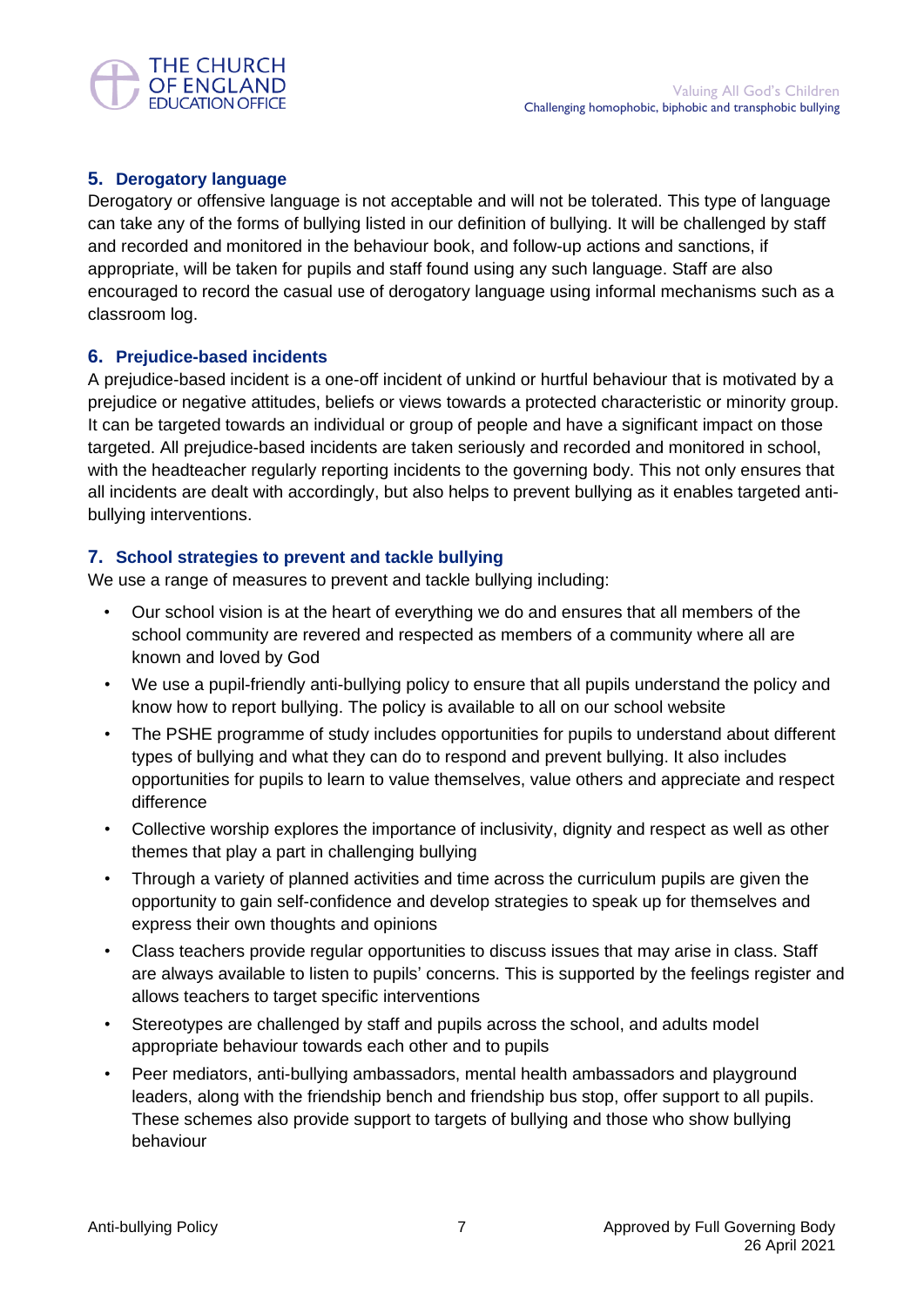

- Pupils are continually involved in developing school-wide anti-bullying initiatives through consultation with groups – e.g. Anti-bullying Ambassadors, School Council, W-Squad, Ecoteam and Healthy Schools group
- Working with parents and carers, and in partnership with community organisations to tackle bullying where appropriate
- An Equality and Accessibility policy is in operation in the school, covering what is meant by racial, homophobic, disablist, classist, gender-based, sexual, transphobic, religious or other identity-based harassment. It states that such harassment will not be tolerated, and specifies how the school will respond to any such incidents

## **8. Training**

The headteacher is responsible for ensuring that all school staff (including teaching assistants, chaplains, church school workers and midday supervisors) receive regular training on all aspects of the anti-bullying policy.

## **9. Monitoring the policy**

The headteacher is responsible for monitoring the policy on a day-to-day basis, and for monitoring and analysing the recorded data on bullying. Any trends should be noted and reported.

## **10.Evaluating and reviewing**

The headteacher is responsible for reporting to the governing body (and the local authority where applicable) on how the policy is being enforced and upheld, via the termly report. The governors are in turn responsible for evaluating the effectiveness of the policy via the termly report and by inschool monitoring such as learning walks and focus groups with pupils. If further improvements are required, the school policies and anti-bullying strategies should be reviewed.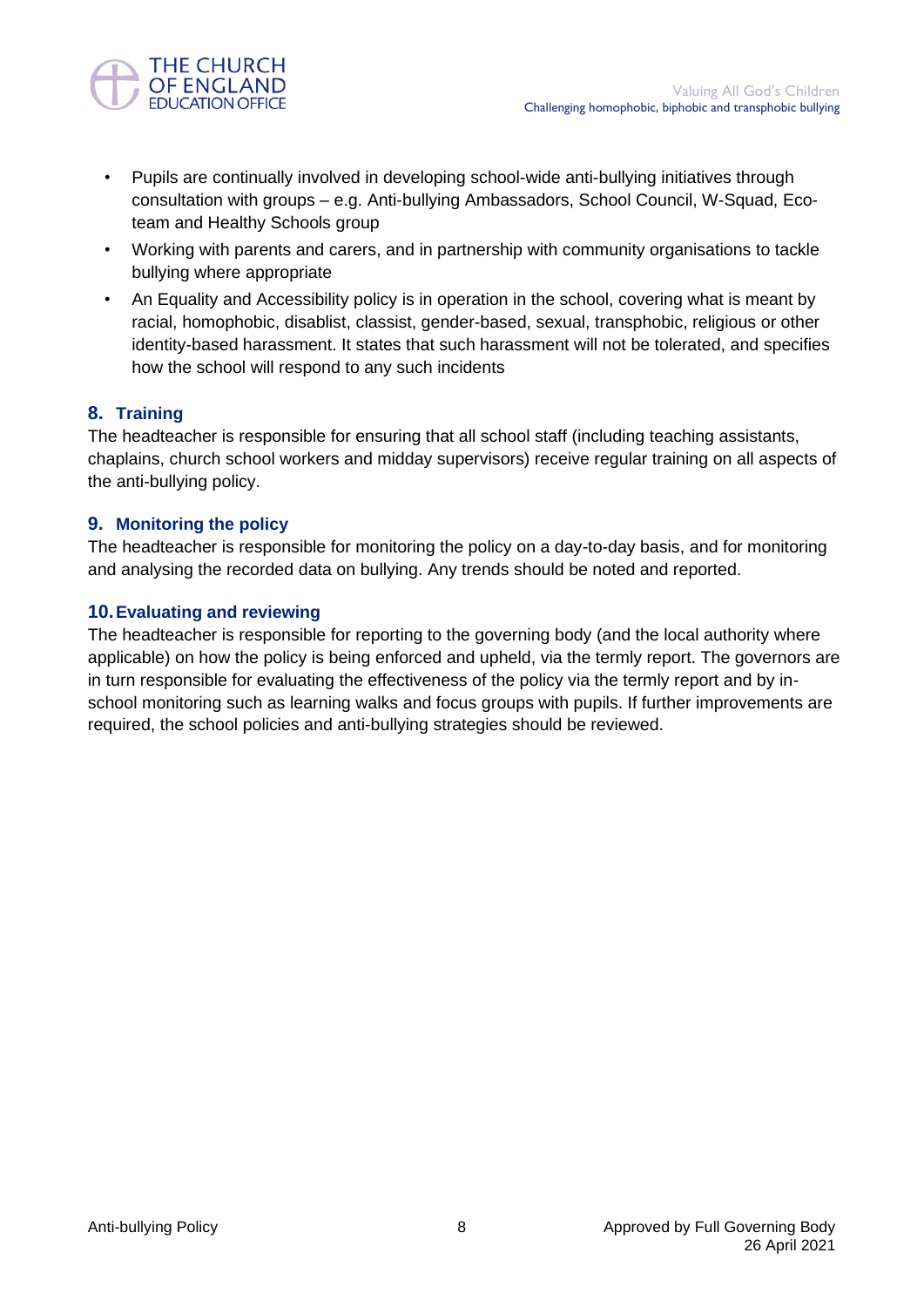

## Appendix F: Bullying and prejudice related incidents report form template

Every bullying or prejudice related incident should be recorded on a form such as this or directly on the school database. The categories on the form should match the categories for selection on the central log/database.

This form is for staff to complete but schools can also provide report forms for pupils to complete and hand to staff or put in a problem or bullying box.

#### **Section 1: Staff details**

Date completing form:

Name of staff:

Email address of staff:

After completion this form needs to be handed to: [Insert staff responsible for anti-bullying.]

#### **Section 2: Details of incident**

If you are unsure of the category (for example whether it is homophobic or biphobic bullying) then you can tick all that you think may apply and simply explain the details.

**Bullying Prejudice related incident**

#### **Nature of incident:** Tick all that apply

- $\Box$ **Physical** (e.g. hitting, kicking, pushing or inappropriate/unwanted physical contact)
- $\Box$ **Verbal** (e.g. name calling, ridicule, comments)
- $\Box$ **Cyber** (e.g. messaging, social media, email)
- $\Box$ **Emotional/indirect/segregation** (e.g. excluding someone, spreading rumours)
- $\Box$ **Visual/written** (e.g. graffiti, gestures, wearing racist insignia)
- $\Box$ **Damage to personal property**
- $\Box$ **Threat** with a weapon
- $\Box$ **Theft or extortion**
- $\Box$ **Persistent Bullying**

**Form of bullying or incident:** Tick all that apply

 $\Box$ **Race** – racist bullying

- $\Box$ Sexual orientation – **homophobic**
- $\Box$ Sexual orientation – **biphobic**
- $\Box$ Special educational needs (**SEN**) or **Disability**
- $\Box$ **Culture** or **class**
- $\Box$ **Gender identity** – transphobic
- $\Box$ **Gender** – sexist bullying
- $\Box$ **Appearance or health conditions**
- **Religion or Belief** related